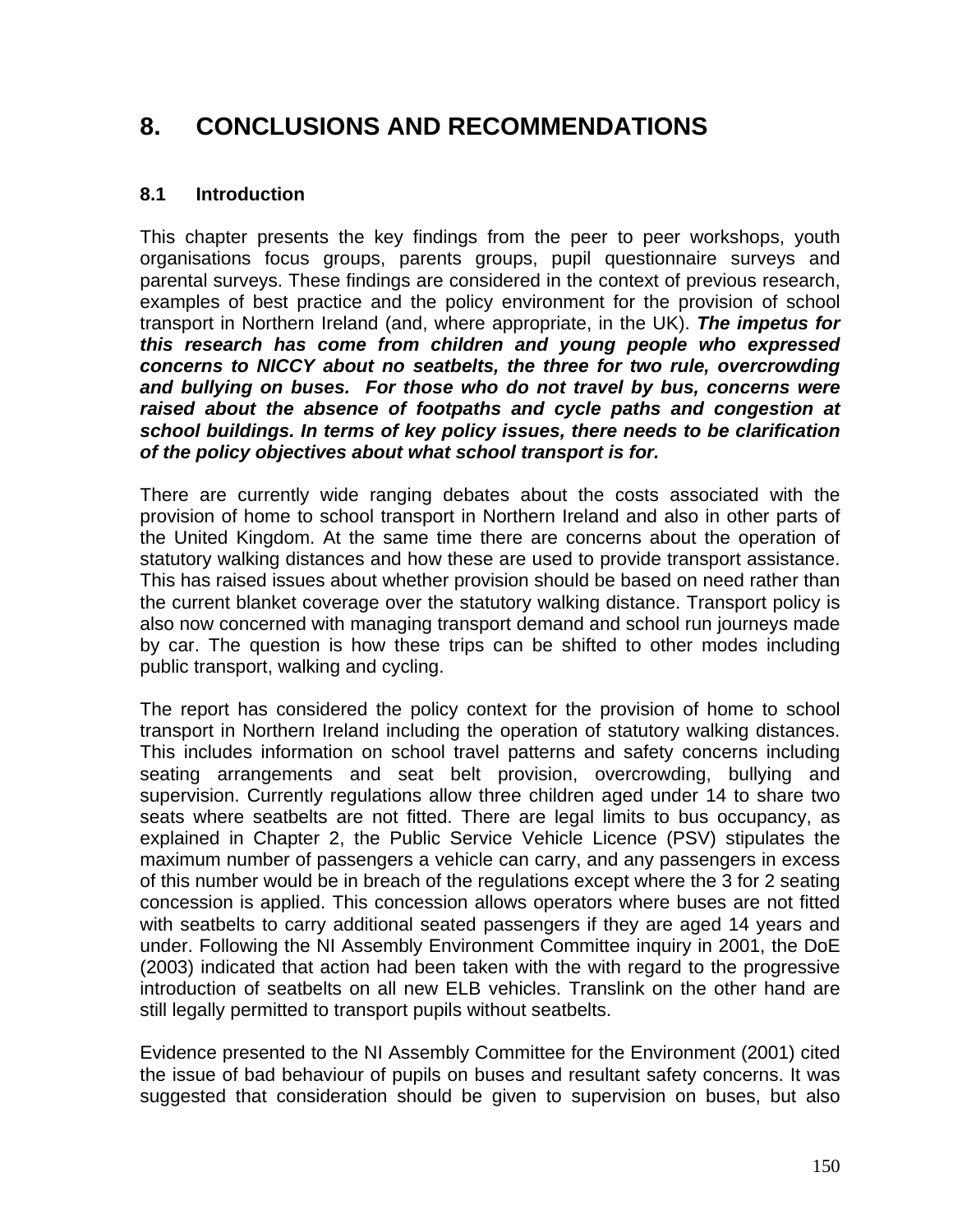noted that this raised the issue of who would be responsible for this and how would it be paid for. The abolition of the 3 for 2 rule at the time was proposed as one of the possible solutions to this problem, as it was identified as one of the factors associated with promoting poor behaviour. The recommendation of the committee was that an investigation should be undertaken into factors that contribute towards bullying and bad behaviour and that an Action Plan should be developed to deal with the problem.

Chapter 3 considers surveys carried out by government, operators and academic institutions into issues of safety, capacity and provision of bus services, walking, cycling and car use for the school run. Studies have been carried out into road safety, school location, safer routes to school, health and cognitive effects of travel and transport on young people and transport consequences of potential changes in circumstances. Chapters 4 and 5 provide information on the peer to peer school workshops and focus groups with youth and parent organisations. The information contains details on travel experiences, both positive and negative, modes of transport used and feelings or perceptions about these. Safety and security concerns are also explored at length and take account of travel by bus, car, on foot or by bicycle. This information is followed up by the data presented in Chapter 7 from the pupil and parent surveys carried out across 25 schools in Northern Ireland. The data presented highlights the patterns of travel to school by car, bus, train, taxi, on foot and by bicycle as stated by both the pupils and parents and then looks at the issues affecting mode choice within each transport mode, followed by details about worries and concerns expressed by respondents about the trips to and from school. Finally, measures suggested to make travelling to and from school are highlighted.

The information obtained from key stakeholders' survey was discussed in Chapter 6. The key issues coming from transport operators in this phase of the research included concerns about behaviour of pupils on buses. The political representatives highlighted concerns about standing, seatbelts and overcrowding on buses. There is limited support for seatbelt provision on vehicles partly as a result of the potential cost, capacity constraints and the need for more vehicles which, if not supplied, would mean pupils are left exposed to other safety risks.

## **8.2 Key Findings**

From the evidence presented in this report, there can be no doubt that there are serious issues and concerns surrounding the provision of school transport. Many of these concerns have been expressed by school transport stakeholders, pupils and parents alike. There are also key concerns highlighted about the provision and entitlement to free school transport and these factors are considered in subsequent sections of this chapter.

The key themes explored in the peer to peer workshops and the discussion groups undertaken with youth organisations and parents included travel experiences;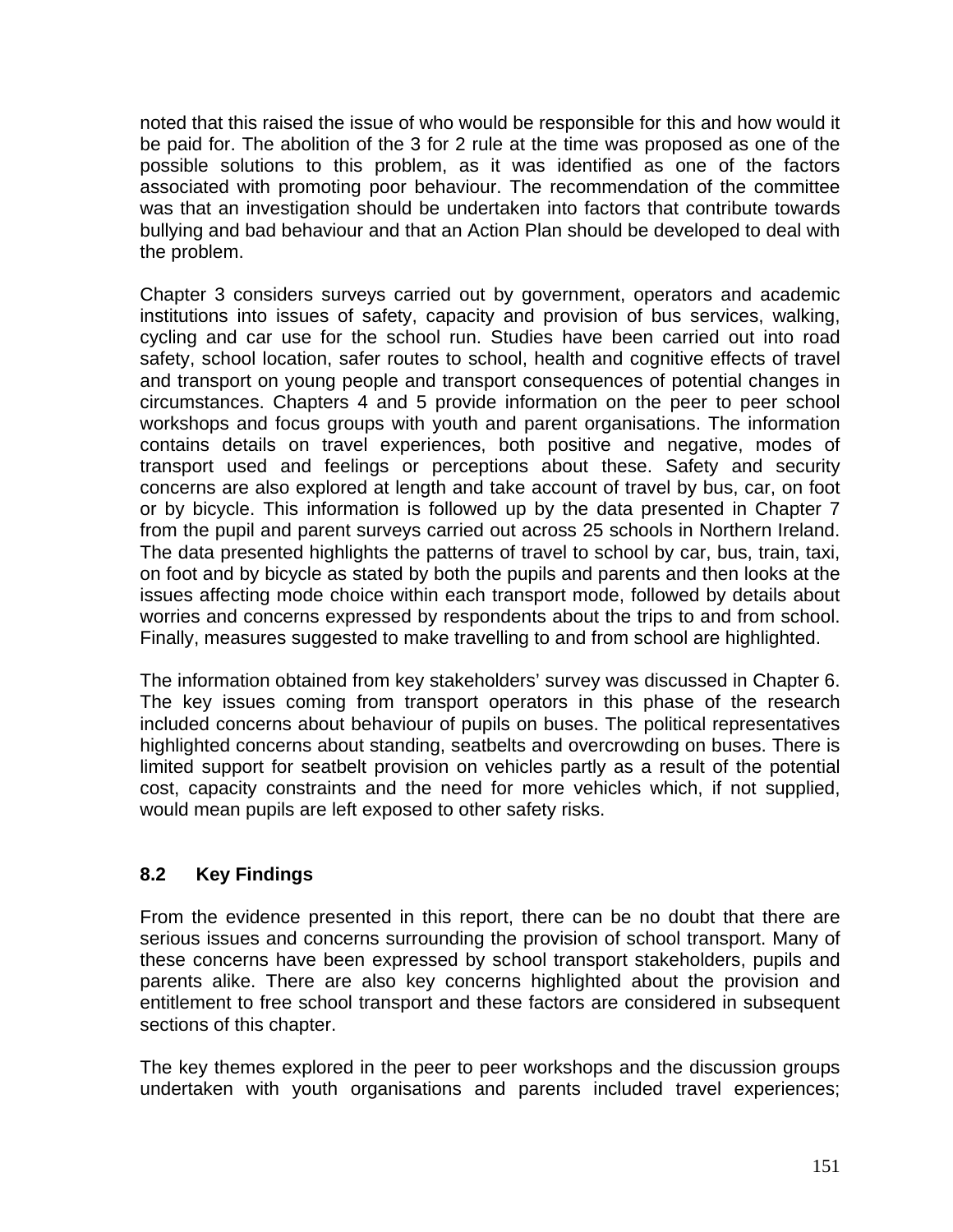behaviour of other young people and how this affected travel experiences. The key issues arising from discussions around these themes included safety concerns, standing and overcrowding on school buses, provision of seatbelts on buses, congestion, journey times and personal likes and dislikes of the ways in which pupils travel to and from school. These concerns included real fears about bullying and sectarianism. These fears provided an insight into the similarities between the concerns of parents and the worries and experiences of the pupils themselves. Moreover, the difference between parental perception and the realities experienced by the pupils was evident by the differing levels of concern expressed about a number of issues including, the need for seatbelts, sharing seats on the bus, standing on the bus, behaviour and walking safely to and from school. Serious concerns were also raised about transport for disabled pupils. Some potentially dangerous situations where wheelchairs have not been securely fastened in place for transportation have created feelings of insecurity, fear and a lack of confidence when travelling. Chapter 5 reinforces these arguments and augments those articulated in the peer to peer workshops (Chapter 4) with input from parents and youth groups taking into account those with special educational needs, physical disabilities, sight problems, children from deprived areas and those from ethnic backgrounds.

## **8.2.1 Operation of statutory walking distances**

In Northern Ireland home to school transport assistance is offered on a restricted basis. Since 1997 free home to school transport is provided to the 'nearest suitable school' rather than school of choice (DE, 1996). It remains to be seen with the introduction of more parental choice under the post-primary review whether this may change. To determine which pupils should receive assistance the ELBs use the mechanism of statutory walking distances. A pupil living beyond this distance will receive home to school transport assistance. As a mechanism for allocating limited resources it is widely used across the UK by local authorities to determine eligibility for free school transport. In Northern Ireland, as defined in the Education and Libraries (NI) Order 1986, these statutory walking distances are 2 miles for a pupil under 11 years old and 3 miles for older school children. Children with Statements of Special Educational Need are not subject to these arrangements and receive free home to school transport.

There are clearly concerns about the way in which transport assistance is provided and the operation of the statutory walking distances approach to determine whether transport assistance can be offered. For example, pupils living three miles from their nearest school might live in an area well served by affordable, good quality, and reliable public transport; whilst pupils in another area, and living 2.9 miles from their nearest school may have poor or even no public transport options available - in effect forcing them into private cars. However, the impact of current legislation is that the former group have to be provided with free home to school transport, whilst the latter are unlikely to get any transport assistance. Research has also indicated that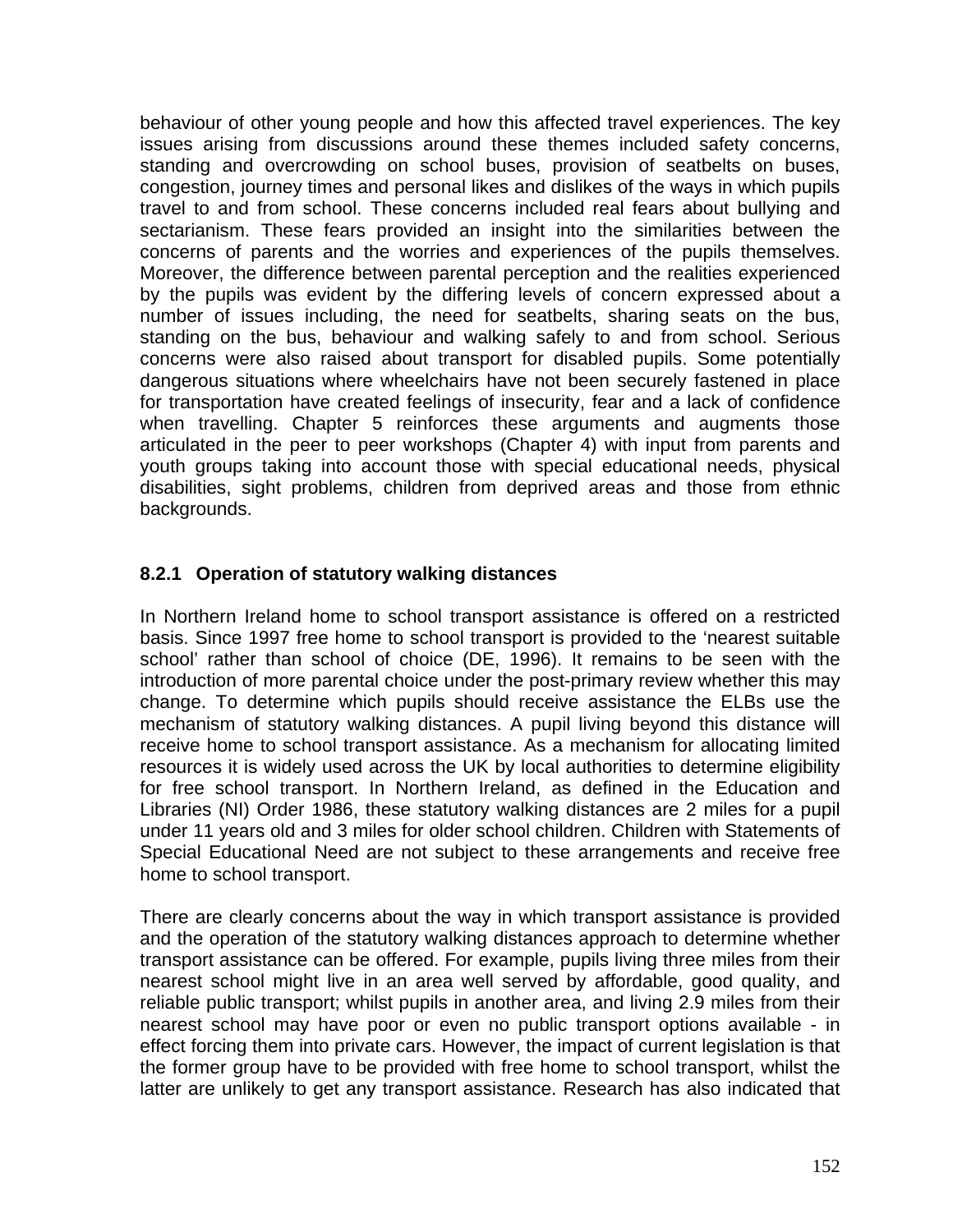children attending Irish-medium and integrated schools have particular difficulties with access to suitable transport due to the wider spread of schools. LEAs in other parts of the UK have sought to reduce the distance statutory walking distances to overcome some of these problems. Nonetheless there are issues surrounding the adequacy of the statutory walking distance approach as a mechanism to ration transport assistance.

## **8.2.2 Costs of operation**

The provision of school transport must be viewed within the wider context of management issues associated with the school estate in Northern Ireland. Within the current funding crisis, school transport is a potential target for cuts, as are school meals, school crossing patrols and Special Education Needs budgets (NICCY, 2005). Other on-going pressures on the management of the school estate for DE include: the backlog of capital works on school property, statutory duty (under the Belfast agreement) to encourage and manage Irish Medium and Integrated schools which in turn creates commitments for these schools, increased expenditure on school security measures in light of increased attacks on staff and vandalism, and accelerated costs arising from the policy and legislative environment (e.g. Disability Discrimination Legislation) (DE, 2002). As a result of these pressures the Department of Education in Northern Ireland is seeking ways in which the costs of home to school transport can be contained. In Northern Ireland around 5% of the annual education budget is spent on home to school transport, £57 million in 2002/2003, in 2004/2005 this figure had risen to £62.5 million.

In 2002, compared to other parts of the UK, Northern Ireland spent a larger proportion of their education budget on school transport despite the average cost per pupil being the lowest in the UK (DE, 2002; Sean Thorthwaite Consultants, 1998). A larger proportion of children are in receipt of transport assistance, 33% compared to 16% in the UK as a whole (DE, 2002) and the population is more sparsely distributed. The average cost is lower, however, for a number of reasons. The recent rises in the costs of home to school transport has been attributed to a number of factors. These factors include the rising cost of public transportation provided by Translink due to increased operating costs associated with increases in labour costs and high levels of vandalism. Increases in the cost of fuel and the higher than average fleet age are also factors that have contributed to the costs increases.

Translink has, however, been criticised for raising prices above inflation for school travel passes that are paid for by the ELBs, this has typically been between 4-5% over the period 1999/2000 to 2003/2004. As a result some ELBs have been prompted to look at running their own services. In Northern Ireland the number of children with Special Education Needs has increased. This section of the pupil population (which in 2004/2005 accounted for 7.5% of the school population (representing 7370 pupils) is entitled to free transport provision, and are transported on a combination of ELB vehicles, taxis and private hire minibuses and coaches,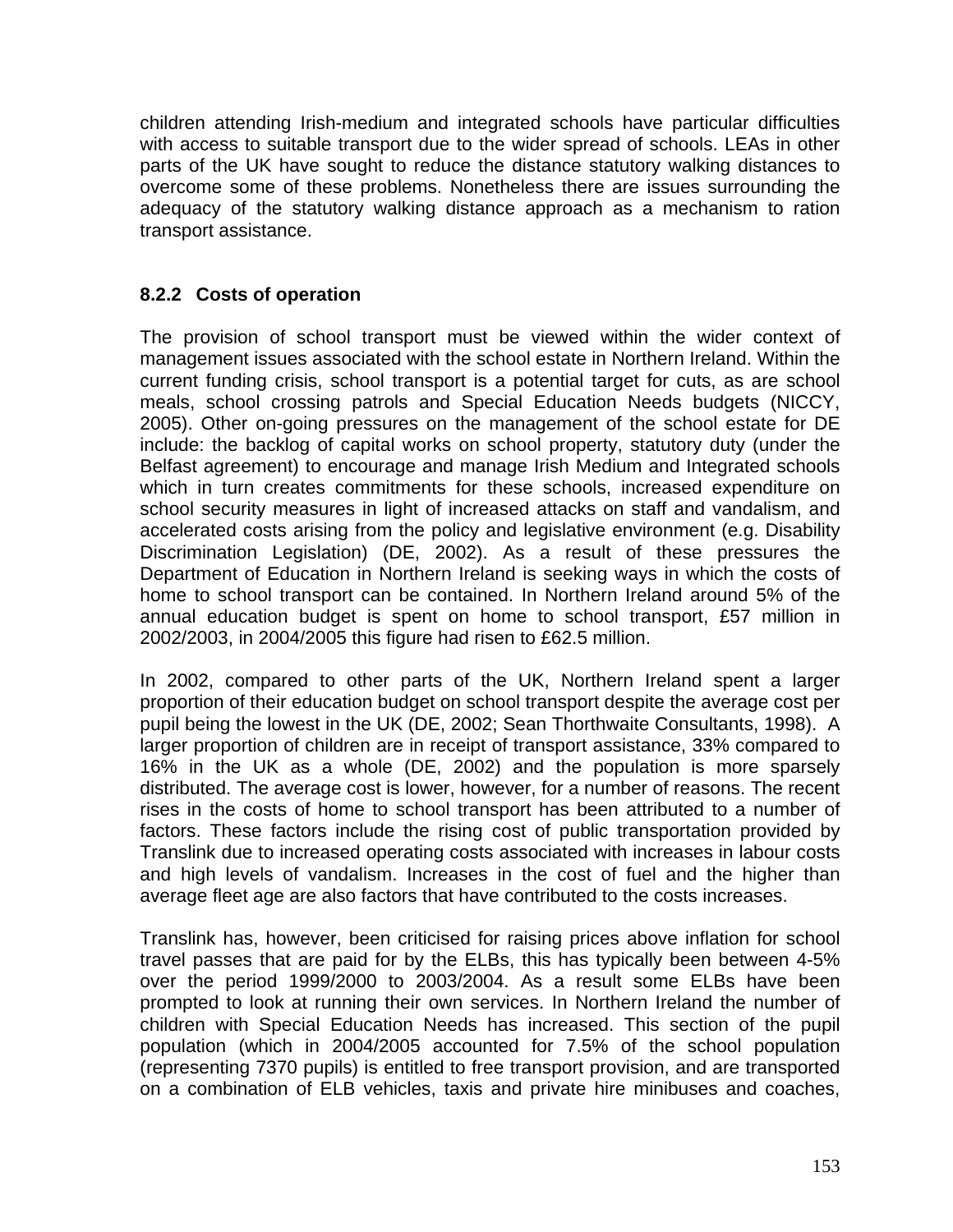although a small number of children with statements of special needs are issued with bus passes for Translink services if it is felt that this suitable (DE, 2005). Also larger numbers of pupils are travelling to integrated schools.

## **8.2.3 Growth of car based journeys to school**

Concerns surrounding the growth in the number of journeys to/from school made by car and the reduction in walking have resulted in policies and approaches being developed that seek to counter changes in the nature of home to school transport (DfT, 2003a; 2003b). Schools are now actively encouraged to develop School Travel Plans which seek to promote and adopt measures that can encourage walking, cycling and a greater use of public transport. These measures typically can include infrastructure work, adoption of safe routes to school, walking buses, secure bike sheds and lockers. In Northern Ireland this approach is being piloted across six schools with the intention to roll out a safer routes to school programme to more schools (NICCY, 2005).

Other research has also highlighted many of these issues surrounding school transport. The vast increase in traffic on the roads and the number of children who now travel to school by car as opposed to walking, cycling or using the bus is conducive to the levels of congestion experienced close to schools and adds to safety concerns for those who would continue to walk. The common parental perception has been shown to be that children are safer travelling by car and that, if they were to walk, cycle or use the bus, they would be exposed to a number of unacceptable risks. Evidence is available to show that there are many risks to travelling by car and that there have been many more accidents involving children who travel by car. A number of studies have investigated the factors involved in influencing school mode choice and factors increasing school journey length (Ewing et al, 2003; DfT, 2003; NTS 1995-97; DETR, 1999; Stead and Davies, 1998; Begg, 2001; Sayer, 2004). Mode choice and increased journey length are closely related as these studies have shown that as parents choose to transport their children by car, traffic levels and journey times increase as a result. Much of the research has considered the differences in perceptions and realities. Essentially, many studies have shown that a number of parents refuse to let their children walk or cycle to school alone as a result of a number of misapprehensions relating to safety and security. The detrimental effects of these choices have also been researched and include impacts on physical and mental health, personal, social and cognitive development and environmental concerns (EPPI, 2001; Begg, 2001; Sutton Trust, 2005; Hillman, Adams & Whitelegg, 1991; Mayer Hillman, 1999; BMA, 1992; Hillman, 1993; Whitelegg, Gatnell & Naumann, 1993)

The data presented Chapter 7 provides information on the travel patterns of pupils and the choices made by both them and parents as summarised below as well as the reasons for travelling by a particular mode and the reasons influencing decisions not to use particular modes. Comparisons are offered between the responses of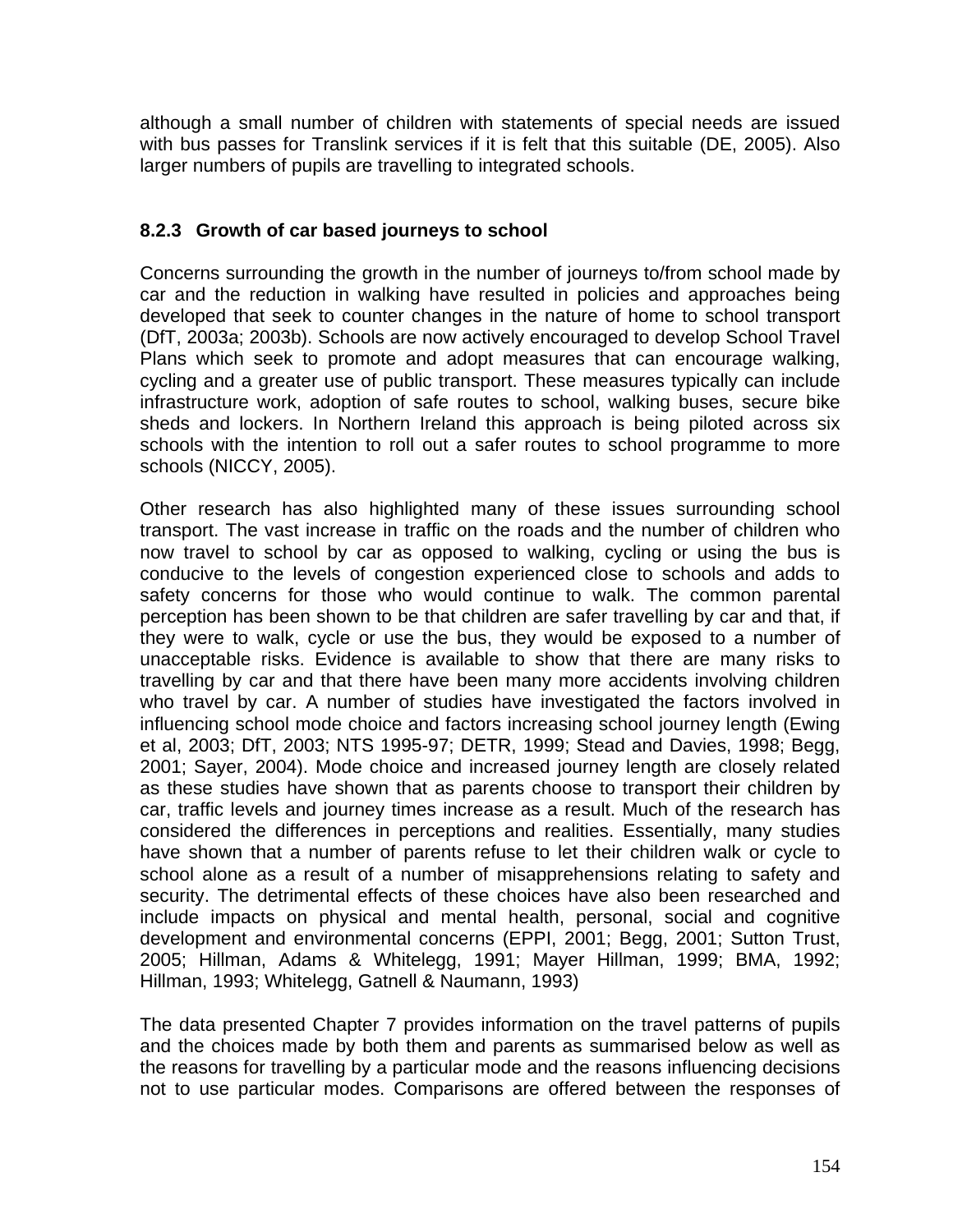parents and young people across different age groups and school sectors. 66.2% of all pupil respondents use the car for some or all journeys to school and stated that the main reasons they use the car are that they want to, parents want them to, it's a fast and comfortable way to travel and it's considered the safest way possible. Some pupils also highlighted the fact that they have no alternative to the car and have to use it to get either to and/or from school or that public transport (mainly bus) services are not suitable, viable or reliable alternatives. Moreover, the main reasons for not using the car were cited as not wanting to, parents not wanting their children to or that they don't have access to a car in their household.

Although not very popular, car sharing can be very effective in reducing congestion, especially close to schools. There are now data based computer systems available to match up compatible routes and proposed journeys to school (Mouchel Parkman, 2004). The key is flexibility about times and routes to reduce the peak traffic flow and to reduce the number of cars on the road.

## **8.2.4 Estimation of demand**

From the survey, 53.5% of all pupil respondents use the bus for some or all journeys to school and highlighted a number of reasons for using the bus service provided. These reasons included that many pupils simply want to travel by bus as they often see their friends onboard and consider it to be a good social outlet. Many pupils suggested that their parents want them to use the bus or that they have free school sessional tickets (bus pass) for school travel. A number also stated that they have no other option. Reasons for not using the bus were summarised by pupils who stated that they don't want to do so, they don't like it, it is a mode not considered reliable by many, it tends to be overcrowded or they don't think its safe enough. There is a clear need to ensure that demand for school transport is accurately estimated to avoid problems of overcrowding, especially at the beginning of the school year in September.

The main concerns that continued to be highlighted by pupils and parents throughout the qualitative and quantitative stages of the research included overcrowding of buses and general behaviour issues. The key issues of concern have been shown to be the same across all age groups, school types and locations, while parents seem to be more concerned about many issues than pupils. These issues of concern are further reinforced from the information obtained through the pupil and parent questionnaire surveys. Again overcrowding on buses, supervision and behaviour on buses, congestion and infrastructure improvements, provision for walking and cycling and initiatives to improve school bus transport are imperative if their safety concerns are to be addressed.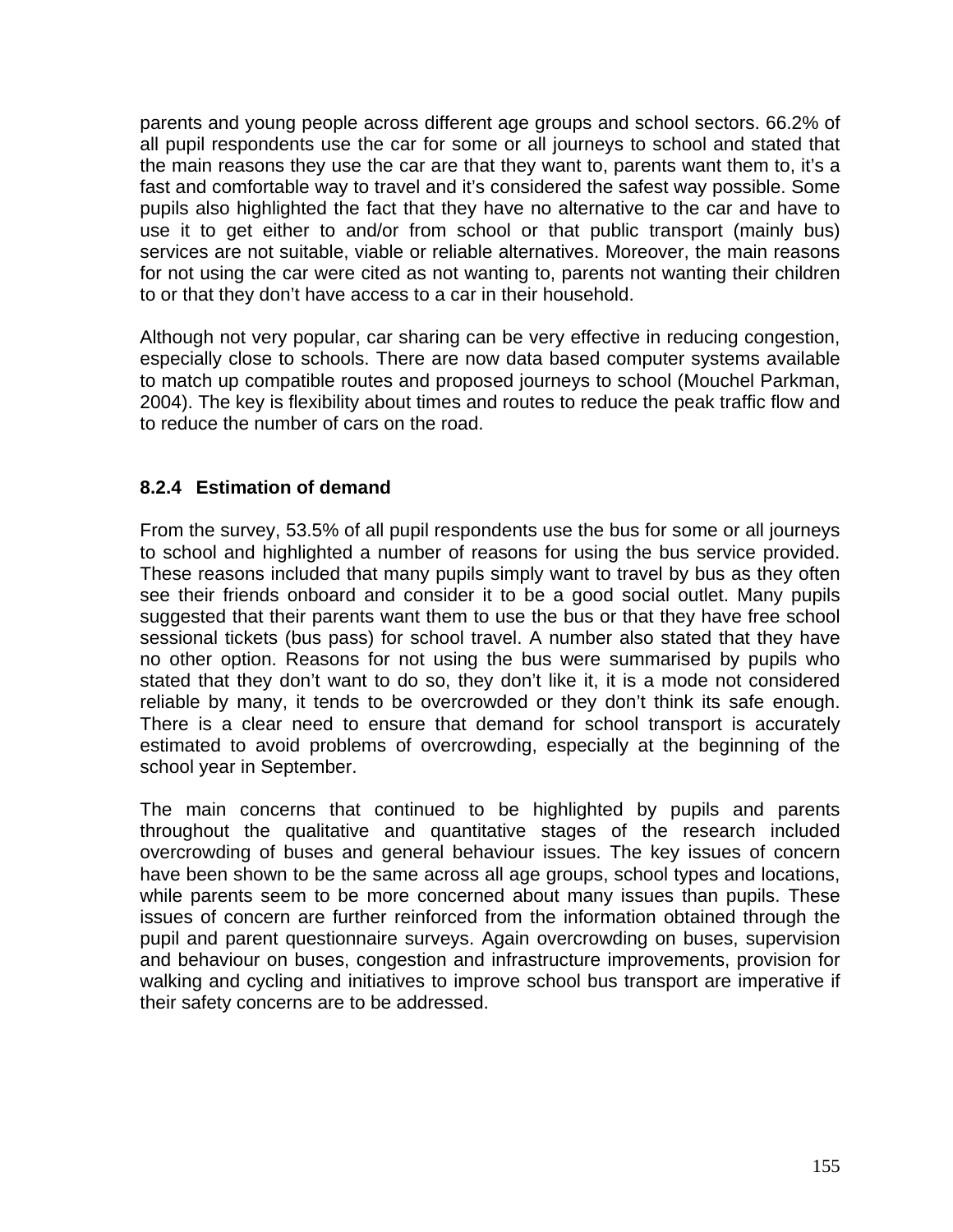## **8.2.5 3 for 2 seating and standing**

The exemption of buses, for school travel, from safety regulations that apply to other modes of transport is causing a great deal of debate in Northern Ireland. This includes the 3 for 2 rule, the lack of seatbelts and standing on buses. Operators, however, view the costs of implementation and enforcement of seatbelts as being high in terms of labour productivity for drivers, journey time for students and parents, capital investment in terms of fitment of audio and video warnings, and compliance costs for example in terms of penalties for drivers and pupils.

Serious worries were again also expressed regarding the safety of children, especially on overcrowded buses. It was also recognised that there are serious financial constraints placed upon the development of initiatives to fit buses with seatbelts and to provide more buses. While the concerns regarding safety and security are extremely valid ones on the part of both parents and pupils, a major change in mindset also needs to be achieved. Many pupils and parents simply choose to travel by car because it is the easiest and most convenient way. It is also evident that many parents choose to drive or walk their children to school personally as a result of safety and security fears.

Translink stated that the issues relating to bus capacity and seatbelts are quite different. It is also suggested that the immense cost and practicality implications arising from moves to prohibit standing and to implement seatbelts on all buses should be considered carefully and separately. The implementation of recommendations by the Northern Ireland Assembly on bus capacity (3 for 2 rule and standing) in 2001 would require 'additional buses to be provided at additional cost to ELB's and/or users'. Translink continued by stating that the implementation of seatbelts would also incur a significant financial cost, but would also have implications for the current school bus 'model' in Northern Ireland – namely increased separation of schools services from scheduled stage carriage services, 'with knock-on implications, cost and social, for the future provision of rural bus services across N.I.' (Translink, 2005). Furthermore, Translink considers that the current school bus model in Northern Ireland provides a sound basis on which to build and that any future changes should be best considered within the bigger picture of overall public transport requirements.

The key elements of best practice recommended to reverse the decline in bus usage include;

- Improving services increase the convenience of using the bus and raise perceptions of safety.
- Lowering fares concessions
- Tackling crime issues of vandalism, graffiti and assault
- Raising awareness marketing to promote services and publicise routes and fares initiatives
- School and parent organised transport schemes dedicated school buses provided for those who do not qualify for statutory transport provision.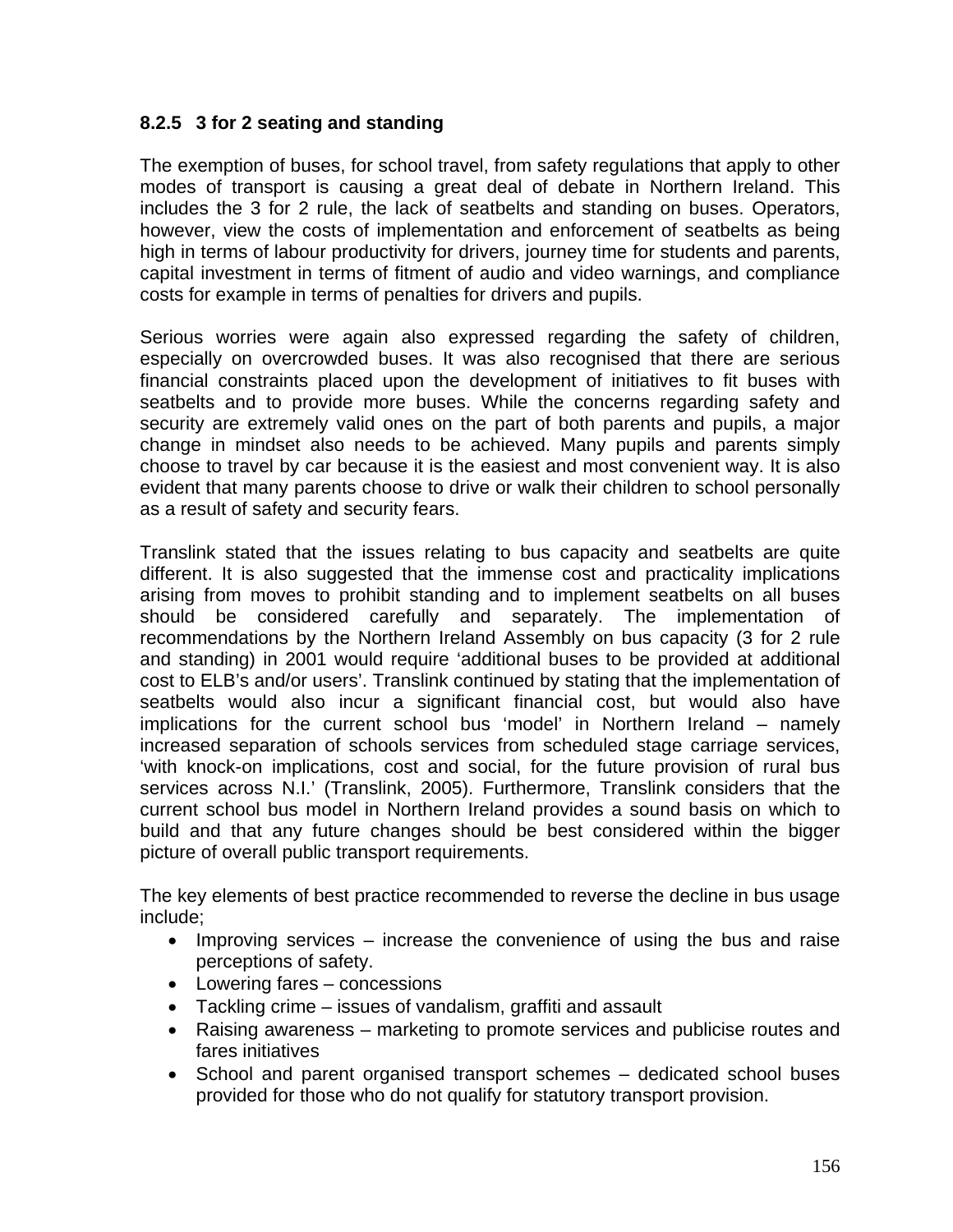First Group claim that their yellow school bus is "not just a vehicle – it's an institution", an integrated school transport system with the potential to reduce congestion, help children, help schools and support parents. The yellow school bus initiative includes one of the safest passenger transport vehicles in the world, near door-to-door services and the same driver every day (First Group, 2005).

# **8.2.6 Walking and cycling journeys**

Waiting for buses was also an area of concern with many stops not having shelters and safety issues were raised with numerous pupils crowded on footpaths at the side of often busy roads.

The key concerns expressed by young people and parents about walking and waiting for buses through the questionnaire surveys are:

- ¾ Road safety traffic levels and speeds, crossing roads and using footpaths safely (parking and unloading activities make this problematic)
- ¾ Congestion
- $\triangleright$  Behaviour of other young people
- $\triangleright$  Fear of strangers
- $\triangleright$  Safety in some areas
- $\triangleright$  Journey times and distances to be travelled
- ¾ Perceived safety on public transport supervision, overcrowding, standing and seating arrangements, behaviour and the age of vehicles

In terms of congestion and road safety, many pupils see it as something they can do nothing about. Many pupils prefer to travel by car than walk and, as a result, congestion levels are increased around schools, especially in bad weather. This was a fact that did not affect the resolve of those who continue to travel by car. Concerns for those who walk included traffic speeds and the level of traffic. Moreover, issues surrounding the provision of footpaths in some areas, were also raised. In some areas footpaths are insufficient for the numbers of pupils using them and safety concerns were aired as reasons why many pupils do not walk or cycle, but instead are driven to and from school in many circumstances.

In Northern Ireland the majority of journeys to school are made by car while walking and bus use have declined. A total of 31% of all pupils in Northern Ireland receive transport assistance, a greater proportion than in England and Wales. Increased parental choice under the post-primary review will also place more pressure on this system and may even contribute to further increases in car use on the home to school journey. Attention has also been focused on the 3 for 2 rule, standing and overcrowding experienced on school buses and scheduled services run by Translink, despite rises in the price of the annual travel pass (paid by the ELB's), as explained in Chapter 2. This represents a significant cross-subsidy from education to transport (£26 million for bus services in 2004/2005), but is seen as essential to maintaining a bus network in many areas. The costs of home to school transport have risen dramatically. In Northern Ireland £57 million was spent on home to school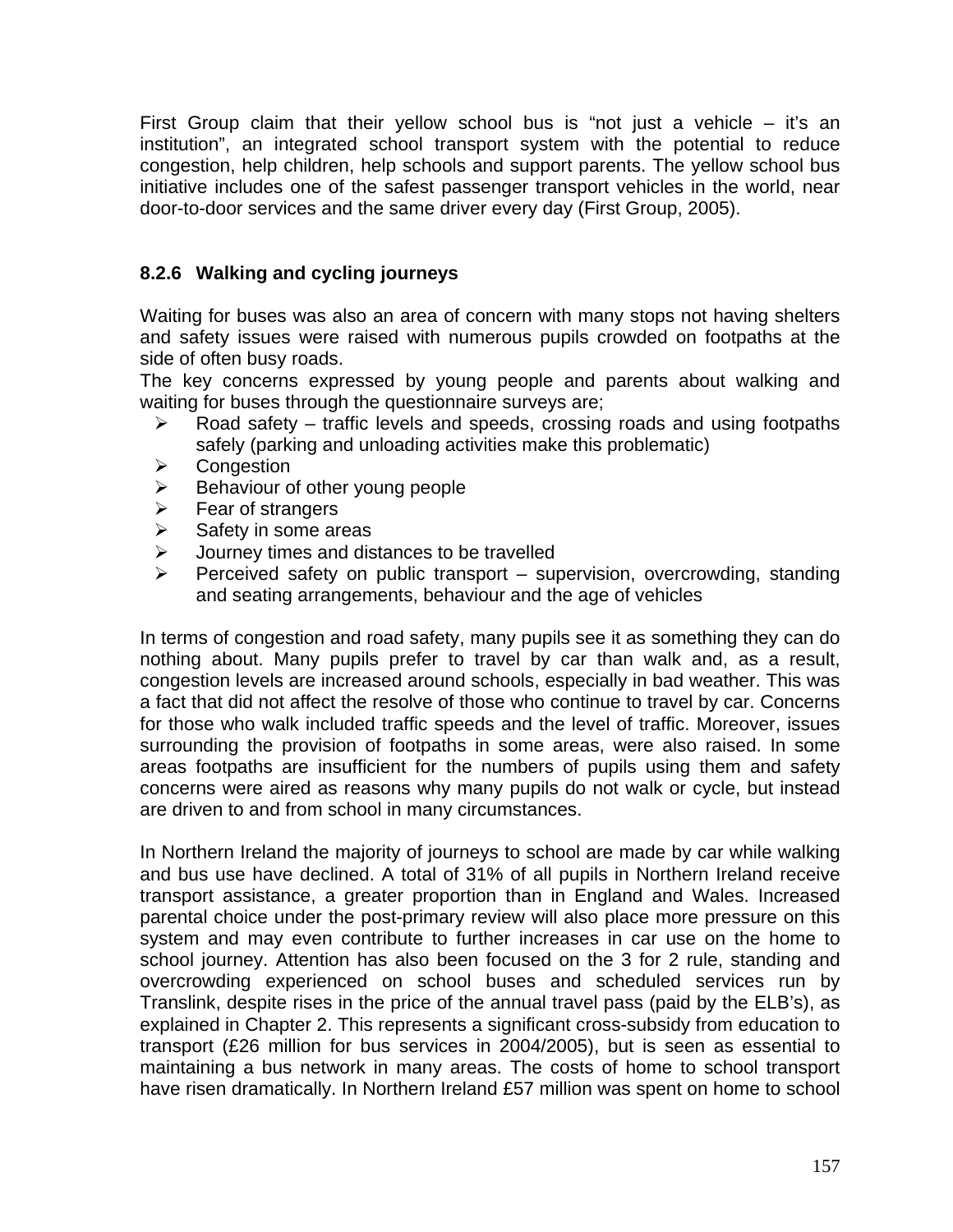transport by 2004/2005 this had risen to £62.5 million. Although the average unit costs compare favourably with other parts of the UK, the spend in Northern Ireland accounts for a greater proportion of the education budget. A concern about the impact of government budget cuts on ELB services has been well documented.

34.4% of all pupil respondents in the survey walked for some or all journeys to school and suggested a number of reasons for walking. These include being healthy, they want to, their friends walk with them, it's a short distance and that some have no choice or alternative. Main reasons for not walking to and from school were identified as having to cross busy roads in dangerous locations, the journey takes too long and is too far on foot and that some pupils simply don't like walking. Just 0.9% of all pupil respondents cycle for some or all journeys to school. The only reasons cited for cycling were that the pupils who do so simply want to. Reasons for not cycling included having to cycle on busy and dangerous roads, some pupils don't like cycling, it takes too long in some cases and a number stated that going by bike is not practical in school uniform and with school bags etc.

Measures to promote safe routes to school for both walking and cycling have taken increased precedence in recent years. Developments have included development of 'safe route' measures close to schools and on heavily used routes to and from schools. These have also involved the redesigning of road space to provide for pedestrians and cyclists (realigned junctions, cycle lanes, wider pavements, drop kerb pavements; railings at narrow kerbsides; highway improvements at road crossings, walking buses and reductions in traffic congestion and pollution together with safer driving at reduced speeds. The provision and development of walking infrastructure promotes sustainable transportation. More specifically, the provision of such infrastructure will protect the role that walking plays in terms of mode share by encouraging walking activity; enhancing the status of cycling and encouraging a growth in mode share; promoting healthy lifestyles; improving accessibility levels, environmental quality and contributing to improved perceptions of safety (Hine and Mitchell, 2003). Recently improvements have been made in terms of giving pedestrians greater priority, especially at road crossings (DfT, 2003).

School travel plans aim to encourage schools to identify and solve problems associated with the school journey (especially those related to safety). The plans are produced by the schools themselves and do not have to include physical measures to improve routes but instead are a 'way of living and learning (Road Safety Strategy for Wales, 2003). They also involve the identification of practical measures to more effectively and efficiently manage school travel. The aims of the plan should include;

- Reduce traffic congestion close to the schools
- Increase the personal safety of pupils and parents on the journeys to and from school
- Offer alternative modes of travel to pupils and parents
- Improve health and fitness levels
- Identify problems school pupils face on their journeys and deal with them
- Develop independence and self-esteem among pupils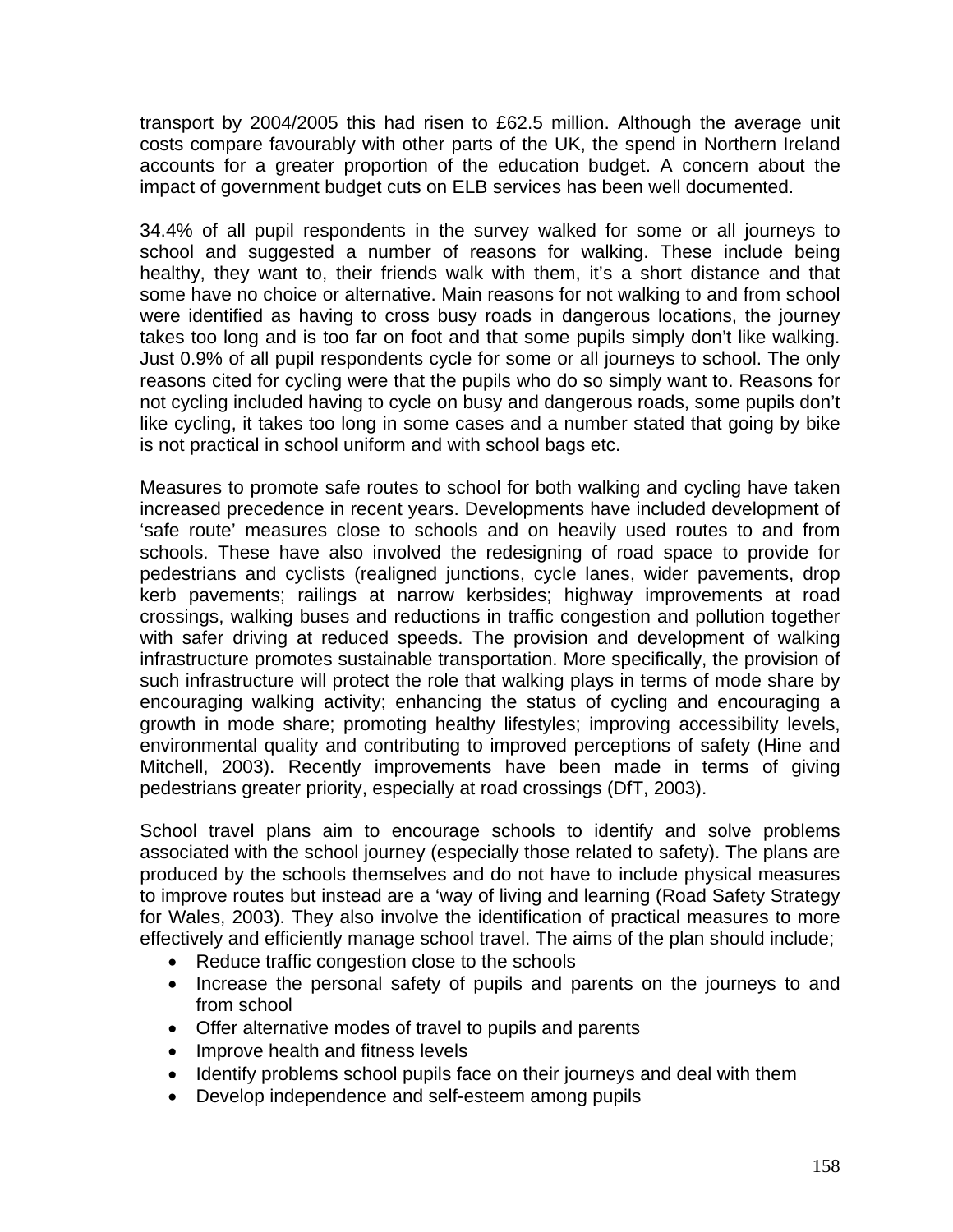• Reduce or remove the vicious circle of school travel – parents fear danger of traffic so they drive their children to school, resulting in an increased level of traffic and the parents fearing safety from the level of increased traffic (Sustrans, 2002).

## **8.2.7 School hours**

The operation of flexible school hours in some areas of Northern Ireland has had the effect of reducing the pressure on the transport system. Such a scheme is operational in Ballyclare where the two main secondary schools vary their start and finish times. The same buses operate for the two schools but do not have to carry pupils from both schools at the same time. This reduces crowding problems as well as having an impact on the traffic levels by levelling the morning and afternoon peak flows.

The five Northern Ireland Education and Library Boards meet annually to attempt to harmonise school terms and holidays in order to secure discounts from bus operators and to make the provision of transport to and from school (especially those which share buses) as efficient as possible (DfT, 2004). There have, inevitably been difficulties surrounding holiday arrangements, but some progress has been made and small discounts have been achieved. It is, however, still the case that some schools in the same area do not harmonise term times.

## **8.3 Recommendations**

These recommendations are presented in two sections. The first section presents three different sets of recommendations that reflect three different policy pathways or choices. These different policy drivers are raising key issues about the nature of provision for home to school journeys in the future.

## **8.3.1 What is the objective of home to school transport?**

#### **1. Getting children to school – current system**

This is the current main purpose of school transport provision in Northern Ireland. The system is designed to ensure pupils arrive in the class room as required and that this is undertaken in the most efficient a manner possible. These efficiencies are often lost in the economic costs of transporting so many young people between home and school twice a day. There can be no doubt that the aim to get the children into and out of the class room is met for a vast number of pupils each and every day for 190 days of the year. In 2004/2005 a total of 31% of the pupil population in Northern Ireland were in receipt of free home to school transport. Free school transport is administered by the Education and Library Boards by a variety of methods including: the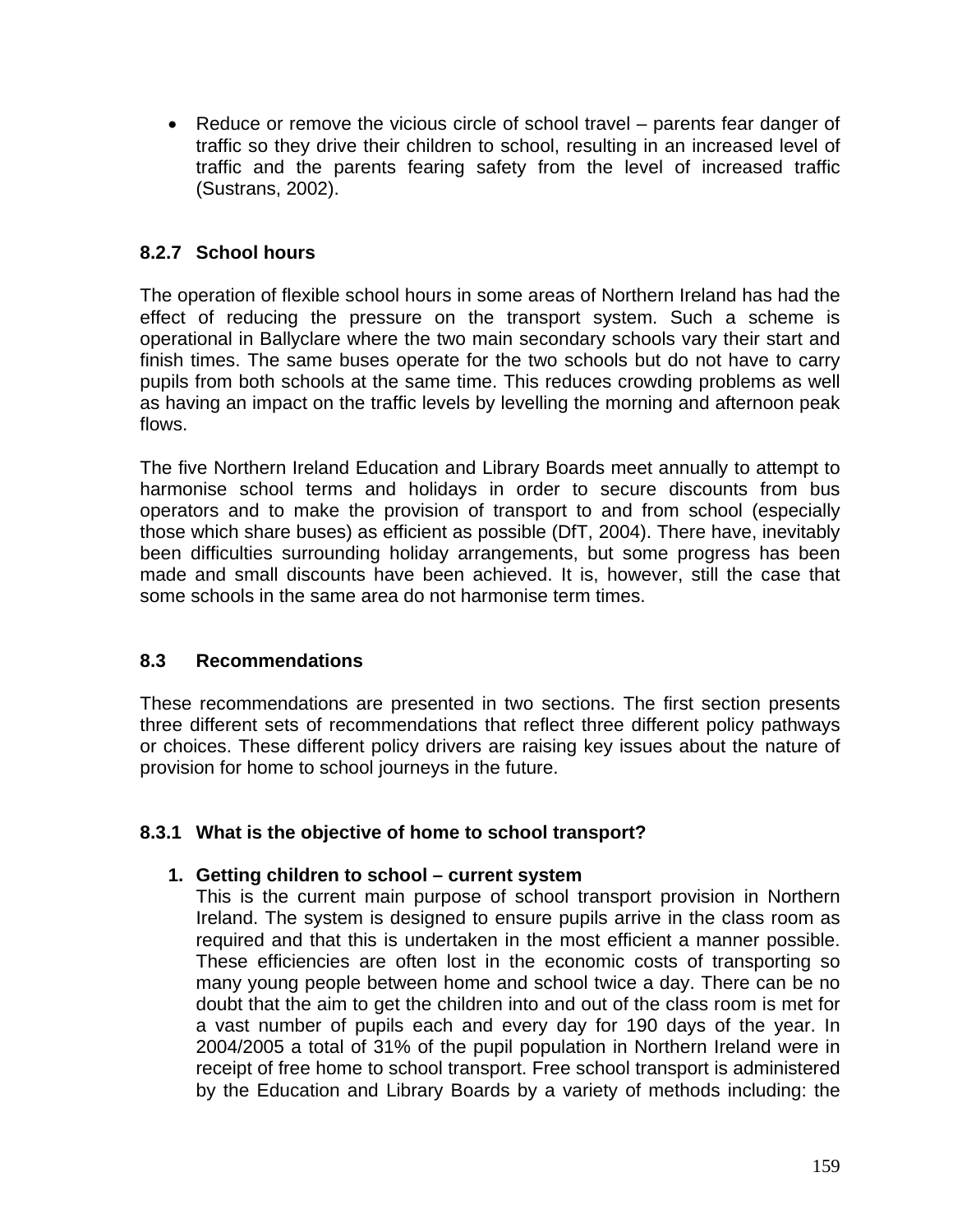issuing of free bus passes/tickets for public transport, ELB buses, contract hire of minibuses and taxis, and the payment of allowances for car travel.

To determine which pupils should receive assistance the ELBs use the mechanism of statutory walking distances. A pupil living beyond this distance will receive home to school transport assistance. As a mechanism for allocating limited resources it is widely used across the UK by local authorities to determine eligibility for free school transport. In Northern Ireland, as defined in the Education and Libraries (NI) Order 1986, these statutory walking distances are 2 miles for a pupil under 11 years old and 3 miles for older school children.

#### **2. Special needs transport – current system**

Children with Statements of Special Educational Need are not subject to these arrangements and receive free home to school transport regardless of the distance they live from their school.

#### **3. Modal shift**

U.K transport policy is increasingly concerned with managing school run journeys made by car and how these trips can be shifted to other modes, namely public transport (bus and train), walking and cycling. This would require an expansion of the provision of transport assistance to entice people out of their cars. Provision of free home to school transport is offered on a restricted basis. Since 1997 free home to school transport is provided to the 'nearest suitable school' rather than school of choice (DENI, 1996). A pupil living beyond this distance will receive home to school transport assistance. There are problems with this policy, the wider spread of schools in Northern Ireland means that children often have further to travel and, there is a concern that, as newcomers, the integrated sector loses out to more established schools in transport planning' (Kilkelly et al, 2004; NICCY, 2005).

In Northern Ireland it has been suggested that the three mile rule can restrict assistance to children for whom the school attended is the nearest suitable school in one of a number of categories – maintained, controlled, Irish Medium, integrated, denominational and non-denominational grammar (Kilkelly et al, 2004). To achieve the desired modal shift and to eradicate the problems of traffic at school caused by parents insisting to escort their children to school by car, alternatives must be made more attractive and proved as viable, safe and cost effective alternatives. This can only be done by expanding the provision of free school (bus) transport to those who need it under the three mile boundary and for the school of choice rather than the closest school.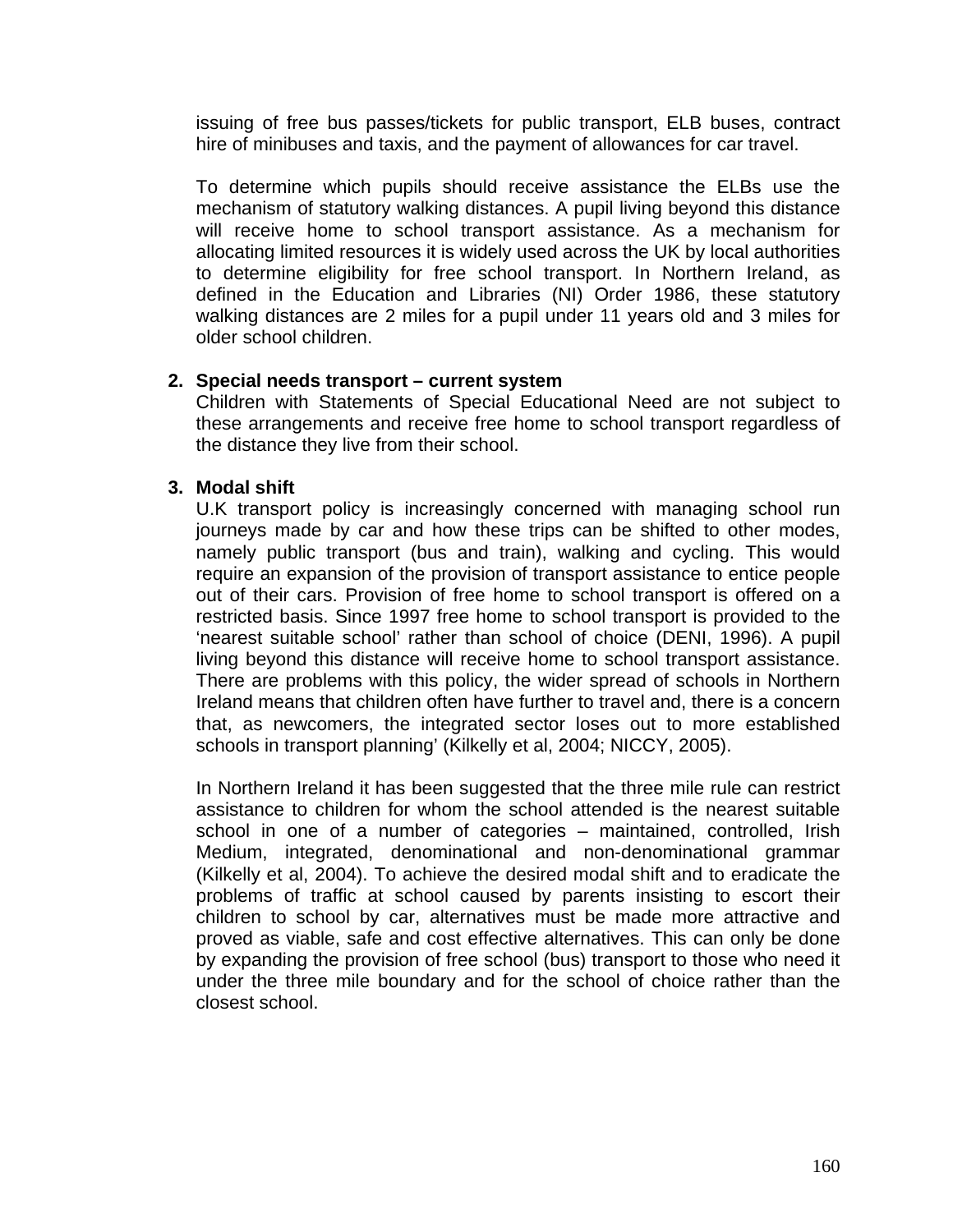## **4. Targeting need**

Increased targeting of the school transport resource on low income non car owning families is likely to increase car. Evidence suggests that there is a suppressed demand for school transport and that reductions in school bus transport result in an increase in car journeys.

The recommendations in table 8.1 are drawn from the key policy issues and findings illustrated in section 8.2 of this report and are based on the three main policy goals;

- 1. Maintaining the current system of provision of home to school transport
- 2. The achievement of modal shift, mainly involved in getting people out of their cars
- 3. To target provision of home to school transport for those who need it

| <b>Recommendations</b>                                      | <b>Policy Goal</b>                                              | Recommendations<br>& Policy Impact                                                                                                                                                       |
|-------------------------------------------------------------|-----------------------------------------------------------------|------------------------------------------------------------------------------------------------------------------------------------------------------------------------------------------|
| 1. Review<br>operation of<br>statutory walking<br>distances | 1. Maintain existing system<br>of school transport<br>provision | Statutory distance should remain<br>the same with no more incentive<br>for increased numbers to walk<br>and no provision for more pupils<br>receiving transport assistance               |
|                                                             | 2. To achieve modal shift                                       | The statutory distance would<br>need to be reduced to make bus<br>use available to those who need<br>it and to make this a more<br>attractive and viable alternative<br>to the car.      |
|                                                             | 3. To target need                                               | The statutory distance would be<br>increased or removed and<br>provision would be based on<br>household car ownership and/or<br>proof of no car ownership and/or<br>low household income |

## **Table 8.1 Recommendations and policy impact**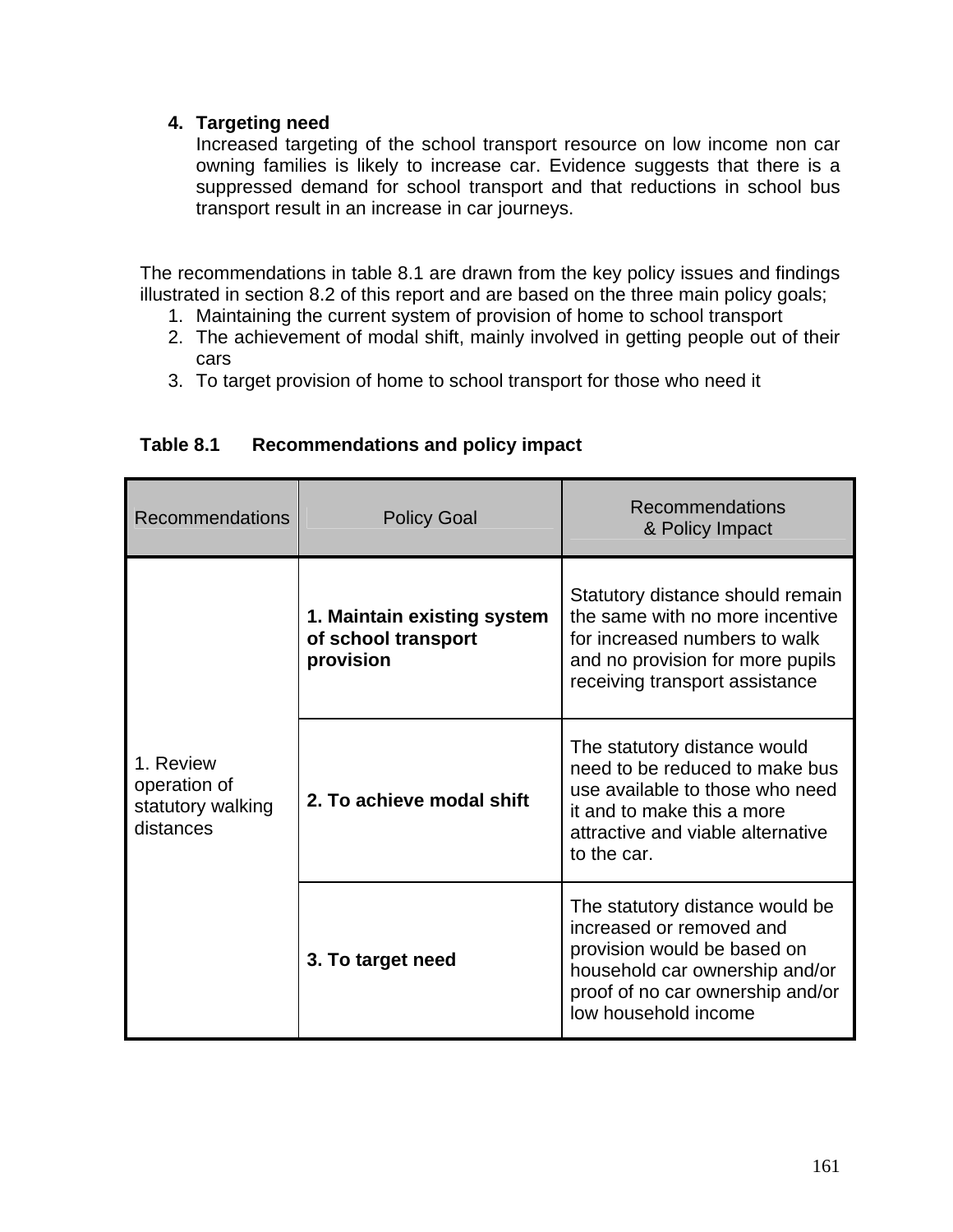| 2. Review costs of<br>operation | 1. Maintain existing system<br>of school transport<br>provision | High taxi costs require<br>addressing and a reduction in<br>this expenditure actively sought                                                                                                      |
|---------------------------------|-----------------------------------------------------------------|---------------------------------------------------------------------------------------------------------------------------------------------------------------------------------------------------|
|                                 |                                                                 | Bus passes offered for outward<br>and return journeys regardless of<br>use should be replaced with<br>technology (smart passes) to<br>ensure payment only for those<br>journeys made by the pupil |
|                                 |                                                                 | Review of the provision of<br>Special Education transport to<br>ensure efficiency, especially with<br>regard to taxi costs                                                                        |
|                                 |                                                                 | Increased operating costs would<br>be offset by smart card ticketing<br>to ensure only the journeys<br>made are paid for                                                                          |
|                                 | 2. To achieve modal shift                                       | An integrated school transport<br>network would result in lower<br>average $costs - e.g.$ a unified<br><b>Translink and ELB unit</b>                                                              |
|                                 |                                                                 | Bus passes offered for outward<br>and return journeys regardless of<br>use should be replaced with<br>technology (smart passes) to<br>ensure payment only for those<br>journeys made by the pupil |
|                                 | 3. To target need                                               | Costs would require reviewing<br>and capping as, with fewer pupils<br>eligible for assistance, operators<br>would be liable to increase costs.                                                    |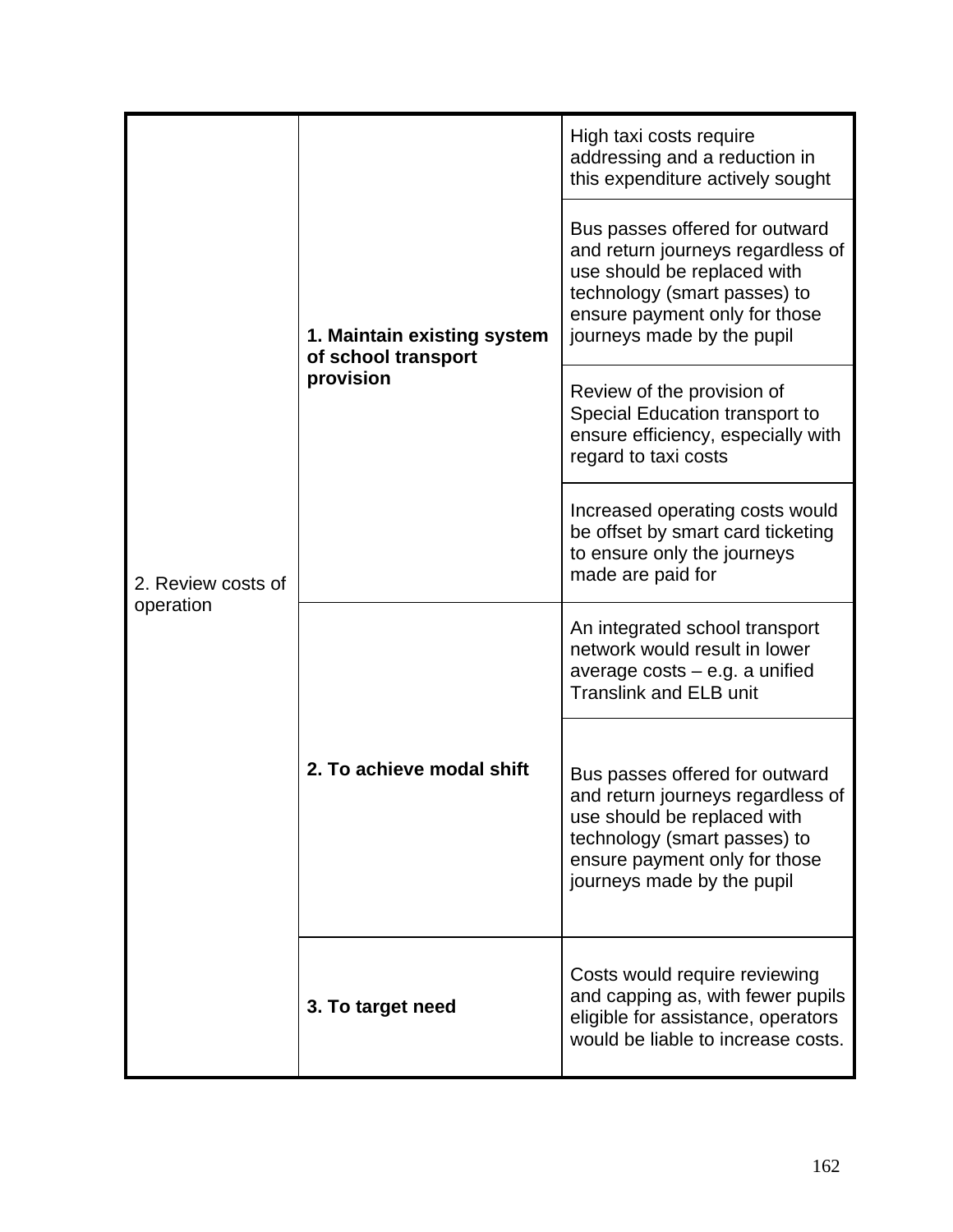| 3. Reduction in<br>car based<br>journeys to school                                                                | 1. Maintain existing system<br>of school transport<br>provision                                                   | No reduction in car based<br>journeys to school                                                                                                                                                                                                                                                                                                                                                                                                                                                                                                    |
|-------------------------------------------------------------------------------------------------------------------|-------------------------------------------------------------------------------------------------------------------|----------------------------------------------------------------------------------------------------------------------------------------------------------------------------------------------------------------------------------------------------------------------------------------------------------------------------------------------------------------------------------------------------------------------------------------------------------------------------------------------------------------------------------------------------|
|                                                                                                                   | 2. To achieve modal shift                                                                                         | A reduction in car use through<br>the implementation of safer<br>routes to school initiatives and<br>school safety zones should be<br>encouraged                                                                                                                                                                                                                                                                                                                                                                                                   |
|                                                                                                                   | 3. To target need                                                                                                 | No reduction in car based<br>journeys to school                                                                                                                                                                                                                                                                                                                                                                                                                                                                                                    |
| 4. Clearer<br>estimation of<br>demand for school<br>transport<br>assistance and<br>provision                      | 1. Maintain existing system<br>of school transport<br>provision<br>2. To achieve modal shift<br>3. To target need | Needs to be more accurate to<br>ensure an eradication of capacity<br>problems on buses experienced<br>at the start of the school year in<br>September. The use of ICT and<br>development of existing school<br>pupil databases as well as<br>accurate and reliable information<br>from the school role to accurately<br>forecast pupil numbers should be<br>implemented                                                                                                                                                                            |
| 5. Review the<br>impact of the 3 for<br>2 rule and<br>standing on<br>school buses<br>across the entire<br>network | 1. Maintain existing system<br>of school transport<br>provision<br>2. To achieve modal shift<br>3. To target need | Standing and the 3 for 2 rule<br>should only be used where<br>absolutely necessary. This would<br>reduce capacity and would<br>require more vehicles or finding<br>a more efficient use of existing<br>vehicles. Implementation of<br>seatbelts on buses would also<br>potentially reduce capacity levels<br>and would also require more<br>buses or more effective use of<br>existing fleets. It is<br>recommended that measures are<br>implemented to remove the 3 for<br>2 rule and to provide seating for<br>all pupils when planning services |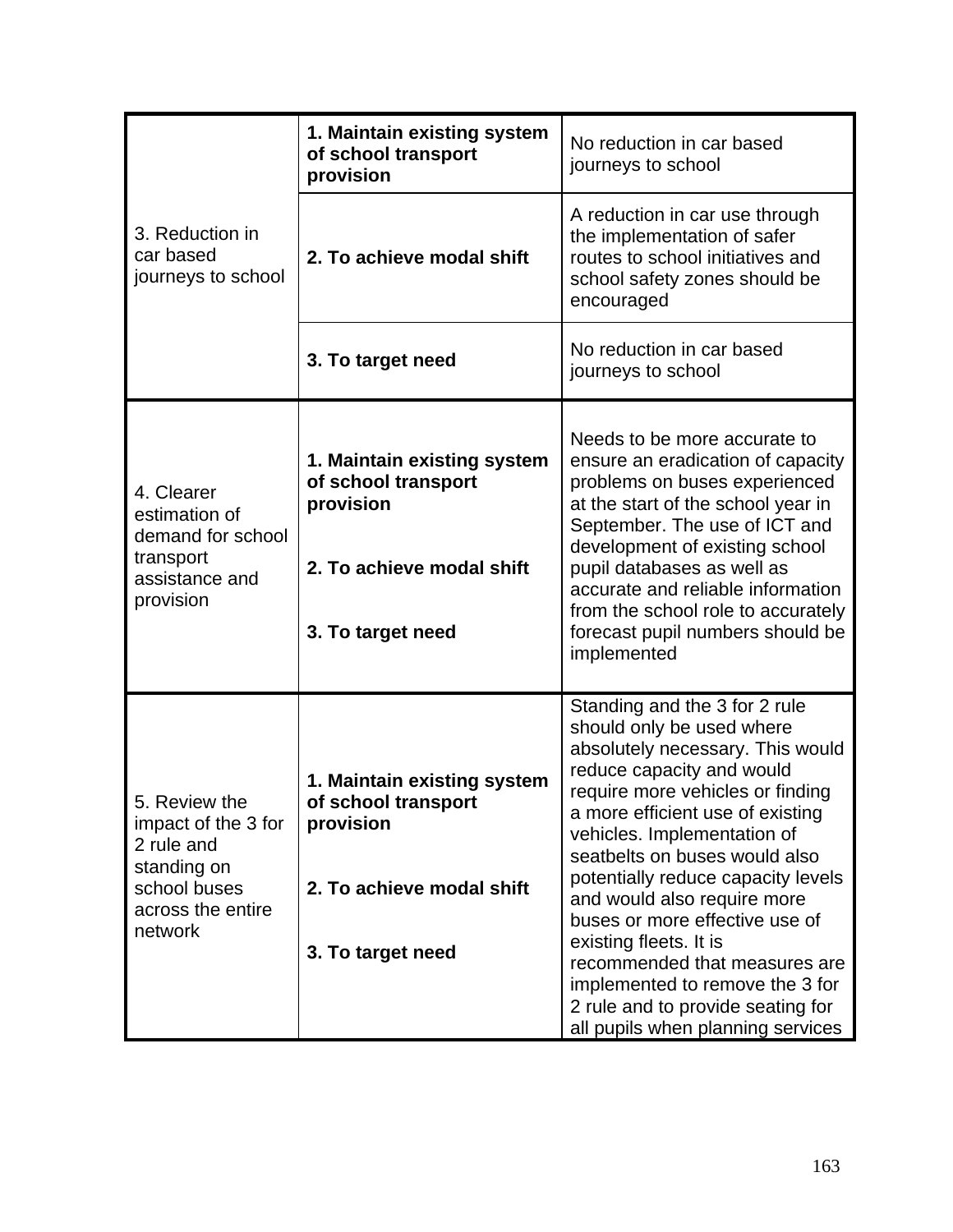| 6. Increase<br>walking and<br>cycling journeys | 1. Maintain existing system<br>of school transport<br>provision<br>2. To achieve modal shift<br>3. To target need | Would require infrastructure<br>improvements to make walking<br>and cycling more attractive and a<br>safer alternative $-$ e.g. school<br>safety zones, safer routes to<br>school initiatives, cycle lanes,<br>secure cycle facilities<br>The provision of improved<br>walking and cycling infrastructure<br>(footpaths and cycle lanes)<br>should be provided to further<br>promote these modes and<br>increase the relative safety to<br>encourage use. (also school<br>safety zones and safer routes to<br>school initiatives) |
|------------------------------------------------|-------------------------------------------------------------------------------------------------------------------|-----------------------------------------------------------------------------------------------------------------------------------------------------------------------------------------------------------------------------------------------------------------------------------------------------------------------------------------------------------------------------------------------------------------------------------------------------------------------------------------------------------------------------------|
| 7. Introduction of<br>flexible school<br>hours | 1. Maintain existing system<br>of school transport<br>provision                                                   | Flexible school start and finish<br>times and harmonised holiday /<br>term times should be<br>implemented to relieve pressure<br>on the existing school transport<br>system - both buses and traffic<br>levels / congestion                                                                                                                                                                                                                                                                                                       |
|                                                | 2. To achieve modal shift                                                                                         | Flexible times where some<br>schools start and finish later than<br>others would ensure there was<br>more seated capacity on school<br>buses and should be used to<br>attract people away from their<br>cars                                                                                                                                                                                                                                                                                                                      |
|                                                | 3. To target need                                                                                                 | No impact                                                                                                                                                                                                                                                                                                                                                                                                                                                                                                                         |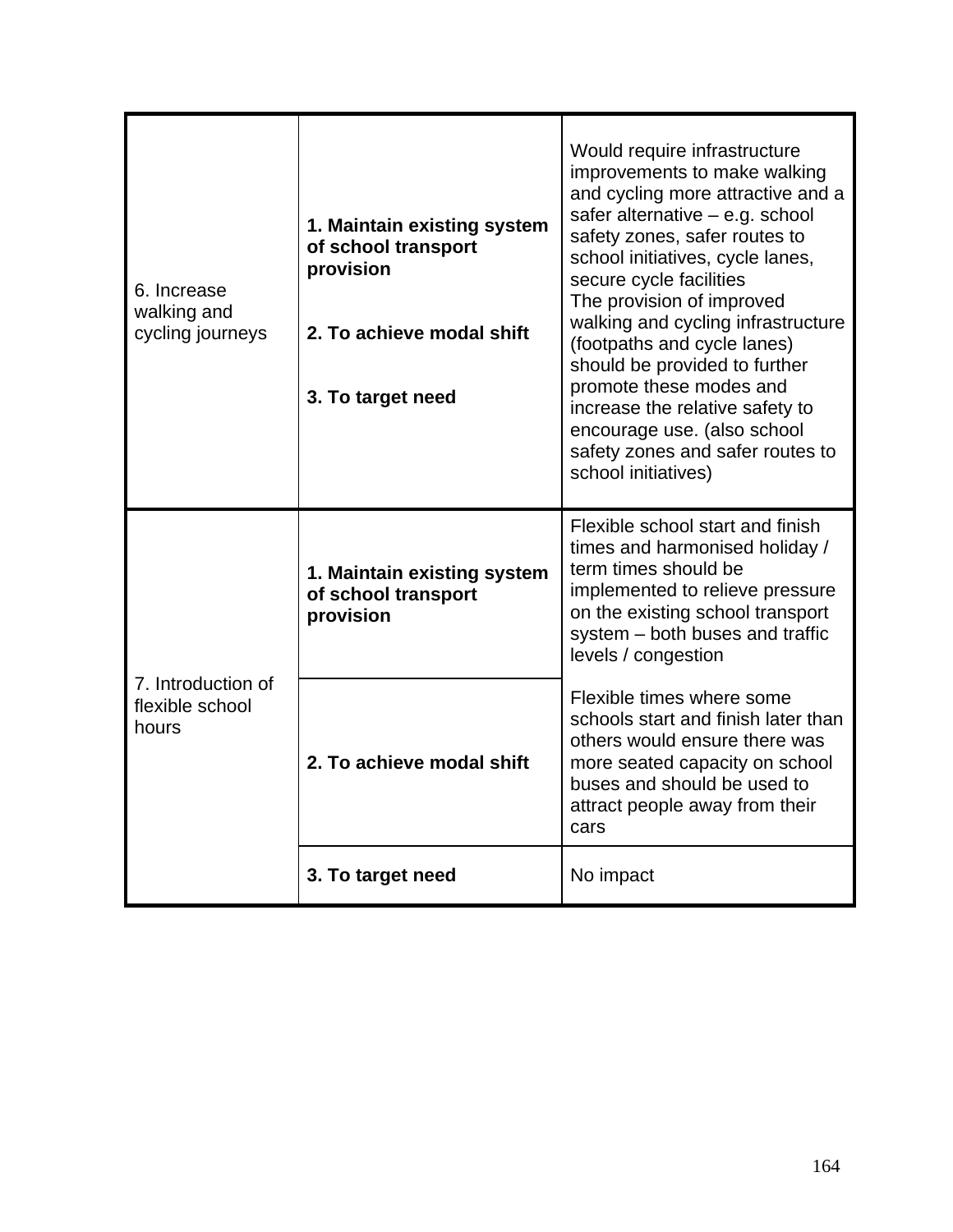|                                  |                                  | There is a clear need for adult<br>supervision or the widespread<br>use of CCTV on school buses to                           |
|----------------------------------|----------------------------------|------------------------------------------------------------------------------------------------------------------------------|
|                                  |                                  | curb bad behaviour. School<br>prefects should be more widely<br>used to record and, where<br>necessary, report on offenders. |
|                                  |                                  | There needs to be a review of                                                                                                |
|                                  | 1. Maintain existing system      | the 3 for 2 rule and standing on<br>the school bus in terms of the                                                           |
|                                  | of school transport<br>provision | contribution of these                                                                                                        |
| 8. Reductions in                 |                                  | arrangements to poor                                                                                                         |
| cases of bad                     |                                  | behaviour Pupils tend to                                                                                                     |
| behaviour on<br>school transport | 2. To achieve modal shift        | misbehave more on a crowded                                                                                                  |
|                                  |                                  | bus where supervision is more                                                                                                |
|                                  |                                  | problematic and where more                                                                                                   |
|                                  | 3. To target need                | individuals collectively cause                                                                                               |
|                                  |                                  | trouble. An increase in vehicle                                                                                              |
|                                  |                                  | provision is necessary where 3                                                                                               |
|                                  |                                  | for 2 occurs regularly. The                                                                                                  |
|                                  |                                  | <b>Accessible Transport Strategy</b>                                                                                         |
|                                  |                                  | states a need for a joined up                                                                                                |
|                                  |                                  | approach to maximise resources                                                                                               |
|                                  |                                  | to bring about positive changes                                                                                              |
|                                  |                                  | to school transport.                                                                                                         |

#### **8.3.2 Further information on recommendations - Safer Routes to school initiatives**

Essentially, safer routes to school schemes are means by which people are actively encouraged to think about their travel decisions (see Chapter 3). A key element of this approach is the mapping of routes which children take to and from school and identifying the problems or potential problems that exist along the way (Scottish Executive, 2003). In this context, safer routes projects include pedestrian and cycle crossing facilities, new (lower) speed limits and traffic management schemes, schemes to provide adult accompaniment for children who walk to and from school, classroom activities and lessons about road and personal safety and better facilities for cyclists at schools (secure bike racks/sheds and lockers etc). The benefits of a safe routes to school project include;

- Fewer child casualties and road accidents
- Healthier lifestyles
- Safer roads for all especially pedestrians and cyclists
- Less pollution and congestion
- Greater independence and freedom (Safer Routes, Northern Ireland, 2003).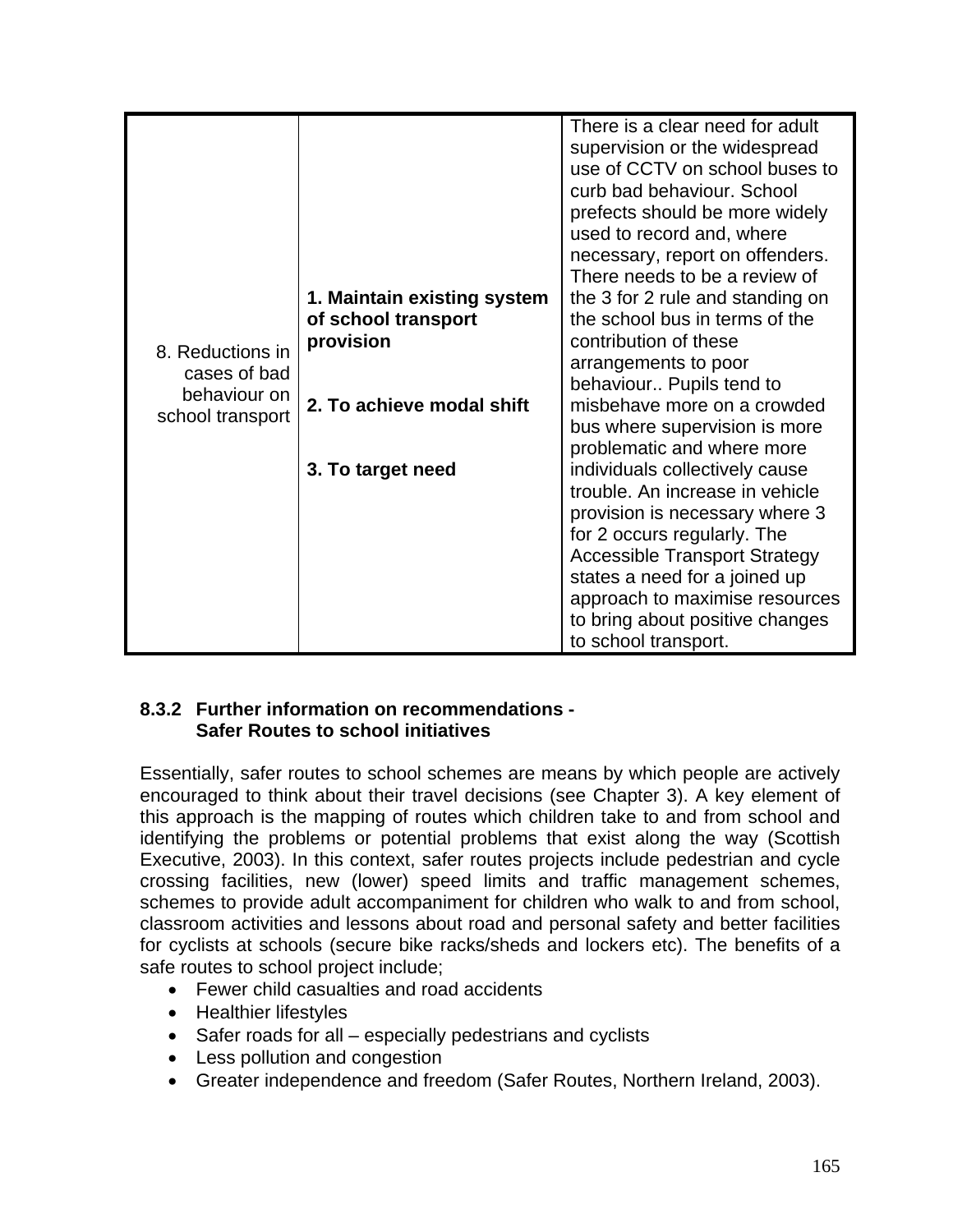Leading examples in Northern Ireland schools can be seen at St Brigid's College in Derry/Londonderry and St Joseph's College on the Ravenhill Road in Belfast. Full details of their safer routes schemes can be found in Chapter 3. These schemes are to be encouraged and actively promoted. The evidence contained in this report points towards the need for such measures to be adopted to address the concerns expressed by both parents and young people about the relative safety of their trips to and from school. The promotion of greater independence and freedom afforded by many such schemes is one such measure that may address the concerns raised in the focus groups and surveys about walking safely. The safety of pupils while walking was one such reason for a small proportion who do so, safer routes schemes seek to address these issues.

#### **8.3.3 Further information on recommendations - School Travel Plans**

As also identified in Chapter 3, school travel plans aim to encourage schools to identify and solve problems associated with the school journey (especially those related to safety). The plans are produced by the schools themselves and involve the identification of practical measures to more effectively and efficiently manage school travel. The aims of the plan should include;

- Reduce traffic congestion close to the schools
- Increase the personal safety of pupils and parents on the journeys to and from school
- Offer alternative modes of travel to pupils and parents
- Improve health and fitness levels
- Identify problems school pupils face on their journeys and deal with them
- Develop independence and self-esteem among pupils
- Reduce or remove the vicious circle of school travel parents fear danger of traffic so they drive their children to school, resulting in an increased level of traffic and the parents fearing safety from the level of increased traffic (Sustrans, 2002).

Furthermore, a school travel plan sets out possible measures schools could adopt to reduce problems caused by the 'school run' such as;

- Walking buses
- Crossing facilities
- Pedestrian training
- Traffic calming measures (St Michael's Primary School, St Joseph's College and Aquinas Diocesan Grammar School, Ravenhill Road Belfast – 'school safety zone')
- Car sharing
- Walk to school weeks
- Information and marketing of alternatives (Tameside Council, 2005)